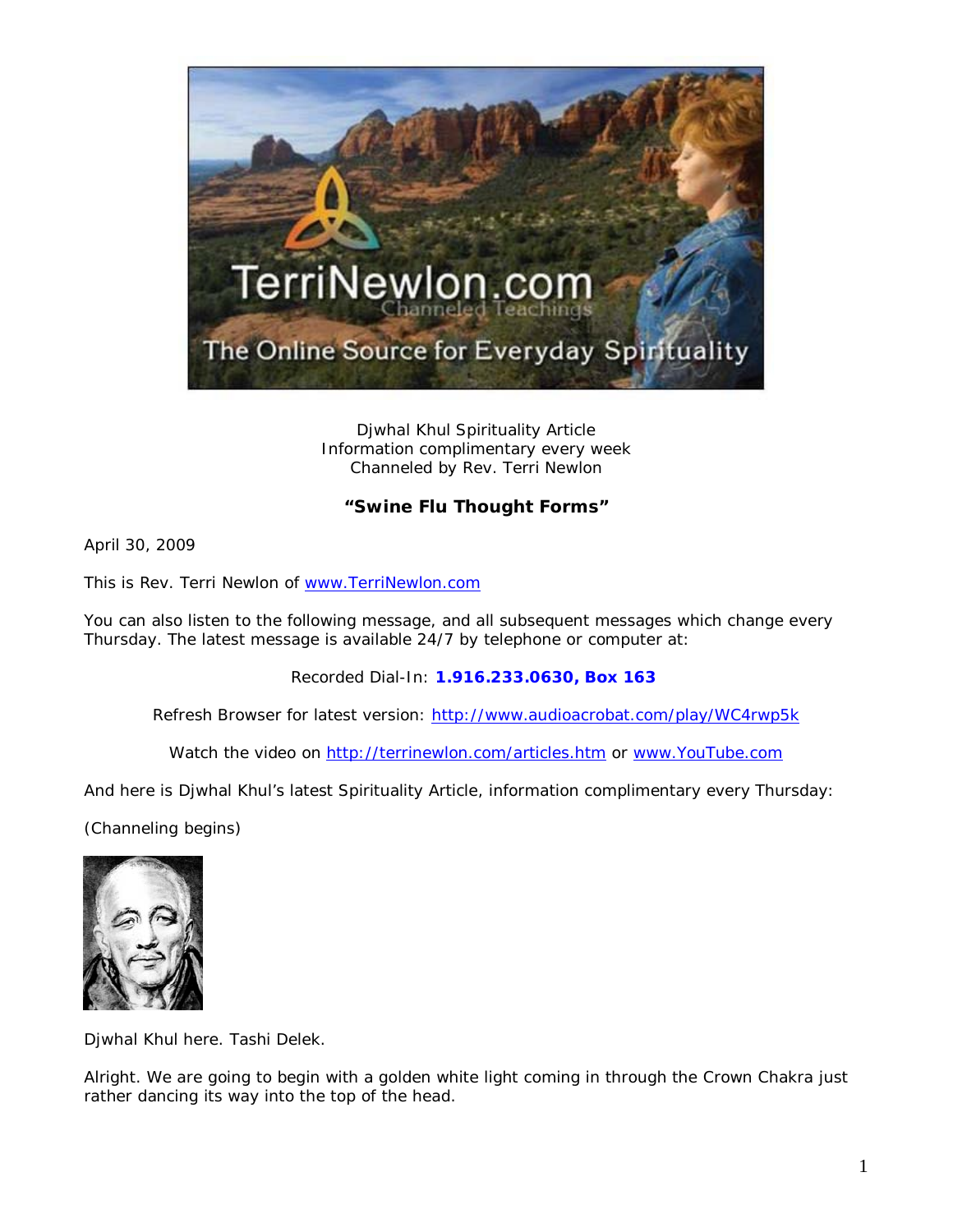Now this has a very interesting effect upon the brain tissue; a little bit of a tingling, maybe a little bit of euphoria. As the energy shifts, it changes. The whole body is really responding to the energy field and I would say specifically this time I am targeting it to go directly into the brain tissue to begin to alter some of that. Why? Because thought consciousness is more contained within the brain tissue than it is anywhere else in the body.

Now, for example, if you had a shoulder injury, playing football, and suddenly it looks like someone is about to tackle you, your shoulder could very well remember the injury and begin to ache. Or you could be watching a football game and then go into sympathy pain.

So thought consciousness can resonate in any tissue. However, when we get specifically into the way in which we store a lot of belief systems, they are through the brain network. So if you hear for example that swine flu is pandemic, the brain records that information and then each time it is heard or written or seen or any variation of that, it gets ingrained a little deeper in that particular tissue even though your physical body doesn't particularly have a memory of it.

So then we take the power of the hundredth monkey if you will. If you have not yet heard about that particular syndrome, enough other humans believe the same thing: it brings it into a concrete reality or becomes the normal practicing mode.

In the case of the monkeys, some monkeys were taught to wash their food first, and then monkeys on a completely different island began to do the same thing. So [sneeze] pardon the little sneeze there.

The concept of how much your brain absorbs and how you put it into reality is very, very important. By the way, that was not a flu sneeze that was a little bit of "dust in the air" sneeze, just in case you were wondering about the synchronicity. I am sure that a little bit of humor will go a long way.

So watch your accepting into the coding of your brain. Watch what you choose to be reinforced and accepted. Be especially careful that as the masses give credibility to a belief system or thought form, it becomes more readily available to be put into play as a reality.

Now on the subject of swine flu, personally I am not seeing such a concern. There may be something similar to the avian flu however probably not even on that scale, unless humanity really grabs hold of that thought form or belief system programming.

So, if anything, remember that your personal belief system and the group thought form are what will fuel it and that *you* have the power of choice and that *you* can alter your brain chemistry, you can filter your belief system, you can use an affirmation to declare what you do want, and that you are in equal power to all of Creation. In other words, nothing can be forced upon you unless you choose to adopt it.

Alright then, that is my information for this particular week. I hope you enjoyed the Spirituality Article. Keep in mind that it is translated into French, German and Spanish and available on the website in all four languages.

As always, thank you and my love to you,

Djwhal Khul

Channeled by Rev. Terri Newlon [www.TerriNewlon.com](http://www.terrinewlon.com/)

(Spirituality Article, Transcribed by Micheline Ralet)

Training for Modern Mystics